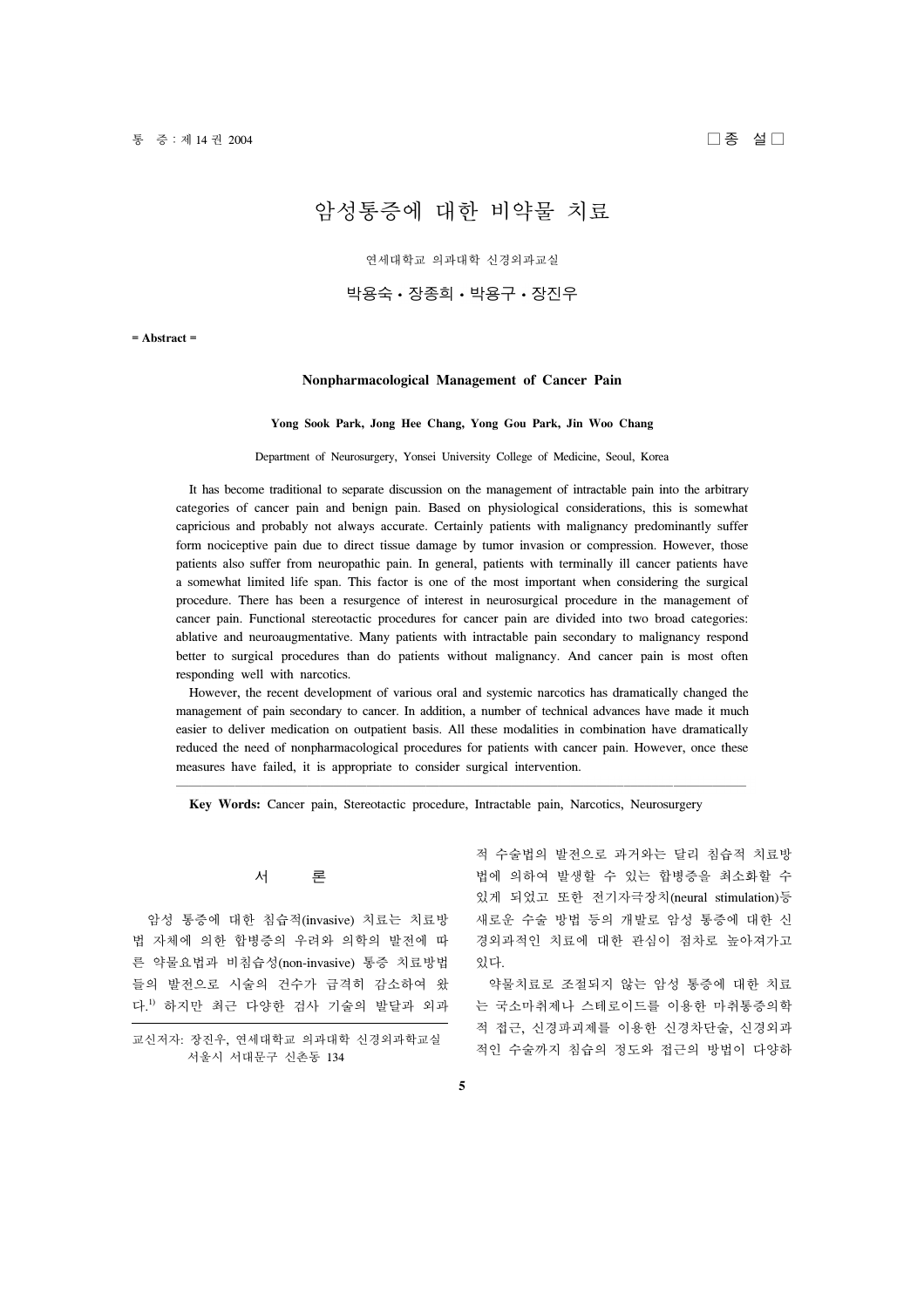#### **6** 통 증:제 14 권 2004

다. 일반적으로 파괴적 방법(ablative procedure)과 비 파괴적인 방법(non-ablative procedure)으로 크게 대분 하여 나눌 수 있고 최근 점차로 파괴적인 수술 방법 은 최소 침습적인(minimal invasive) 수술 방법으로 대체되고 있는 상황이다. 최근 암성 통증에 시행되 고있는 신경외과적 수술방법은 파괴적인 시술방법으 로 척수 측삭로 절단술(cordotomy), 신경근절단술 (rhizotomy), 경피적 고주파 신경근 절단술((percutaneous radiofrequency thermal rhizotomy), 연수 삼차 신 경로 절단술(medullary trigeminal tractotomy), 신경 후 근 도입부 절단술(dorsal root entry zone (DREZ) rhizotomy), 척수 중앙교련절개술(spinal midline commissural myelotomy)등이 대표적인 수술방법으로 현재까 지 시행되어오고 있고 비파괴적인 수술 방법으로는 척수강내 혹은 척수 경막외 약물 주입 펌프 장치 (intrathecal or epidural morphine pump) 삽입술, 뇌실 내 약물 주입 펌프 장치 삽입술, 척수 만성 전기 자 극 장치, 심부 뇌 만성 전기 자극 장치 등이 개발되 어 환자들에게 시도되고 있다.

 현재 약물로 조절되지 않는 암성 통증에 대한 신 경외과적인 치료방법의 결정은 다음의 기본적인 사 항에 근간을 두어 결정할 수 있다.

 1) 침습적인 시술은 약물요법, 비파괴적인 신경블 록 등의 치료 방법에 효과적인 반응이 없는 경우 적 용하여야 한다.

 2) 침습적인 시술을 시행하는 경우에도 합병증의 발생 가능성이 가장 적은 수술 방법을 우선 고려하 여야 한다.

 3) 통증 경로에 대한 차단술을 시행하는 경우 절 단할 신경의 가장 말단 부위, 척수에 병소를 발생시 키는 경우 척수의 가장 하부에 시술을 하는 것이 원 칙이다.

 4) 암성 통증의 경우 신경외과적인 시술은 대부분 환자의 기대여명이 길지않은 상태에서 시행하기에 시술의 결정은 일회의 수술로 가장 효과적인 결과를 얻을 수 있는 방법을 찾아야 한다.

 5) 말기암 환자의 경우 통증은 다발성으로 여러 부위에서 나타날 수 있으며 수술적 치료의 목적은 한 부위의 통증을 해소시키는 것보다는 전반적인 통 증의 강도를 낮추어 수술 후 약물 등의 일반적인 치 료에 다시 효과를 얻을 수 있게 하는 것에 있다.

현재 약물 등 다양한 비침습성 치료방법에 반응을

하지 않는 암성 통증에 대한 신경외과적 치료방법으 로서, Table 1에서 보는 다양한 수술방법이 최근까지 시도되어왔다(Table 1). 이러한 수술방법의 대상은 말초신경으로부터 대뇌에서 통증을 인지하는 부위까 지의 전체 통증 전달회로가 대상이 된다.

 따라서 가장 적절한 수술방법의 결정은 환자 개개 인의 통증의 양상, 부위와 함께 여명 등을 고려하여 환자마다 신중하게 결정하여야 하며 특히 암 환자들 의 경우에는 수술의 위험부담이 크고 기대여명이 짧 은 등, 다양한 신경외과적 시술을 시행하는 데에 제 한이 있어 가급적 최소 침습적인 수술 방법들이 선 호되고 있다.

 현재 암성 통증에 대한 시술로 가장 활발히 시행 되어오고 있는 수술방법은 척수내 혹은 뇌실내 morphine주입술로 시술에 따른 부작용이 다른 수술방법 에 비하여 상대적으로 적고 구강내 복용 morphine 용량에 비하여 현저히 적은 용량으로 통증을 효과적 을 제어할 수 있는 장점을 가지고 있다. 이외에 흉 곽부위 통증, 삼차신경에 관련된 통증등에 대하여 고주파 전기 응고술 또는 DREZ 신경 절단술등이 시도되며 일측성(unilateral) 하지 또는 몸통의 통증에 대하여 경피적 척수 절단술을 시행한다. 또한 양측 성 골반통증등에는 일차적으로 척수강내 약물투여가

**Table 1.** 암성 통증에 대한 신경외과적 수술법

| Type                   | Procedure                                       |
|------------------------|-------------------------------------------------|
| Ablative               | Peripheral neurectomy or rhizotomy              |
| procedures             | Percutaneous radiofrequency rhizotomy           |
|                        | Open and percutaneous cervical cordotomy        |
|                        | Open thoracic cordotomy                         |
|                        | Spinal midline commissural myelotomy            |
|                        | Trigeminal and spinal DREZ rhizotomy            |
|                        | Thalamotomy                                     |
|                        | Hypothalamotomy                                 |
|                        | Cingulotomy                                     |
|                        | Pulvinotomy                                     |
|                        | Hypophysectomy                                  |
| Neuroaug-<br>mentation | Spinal intrathecal or epidural<br>morphine pump |
| procedures             | Intraventricular morphine pump                  |
|                        | Spinal stimulator                               |
|                        | Deep brain stimulator                           |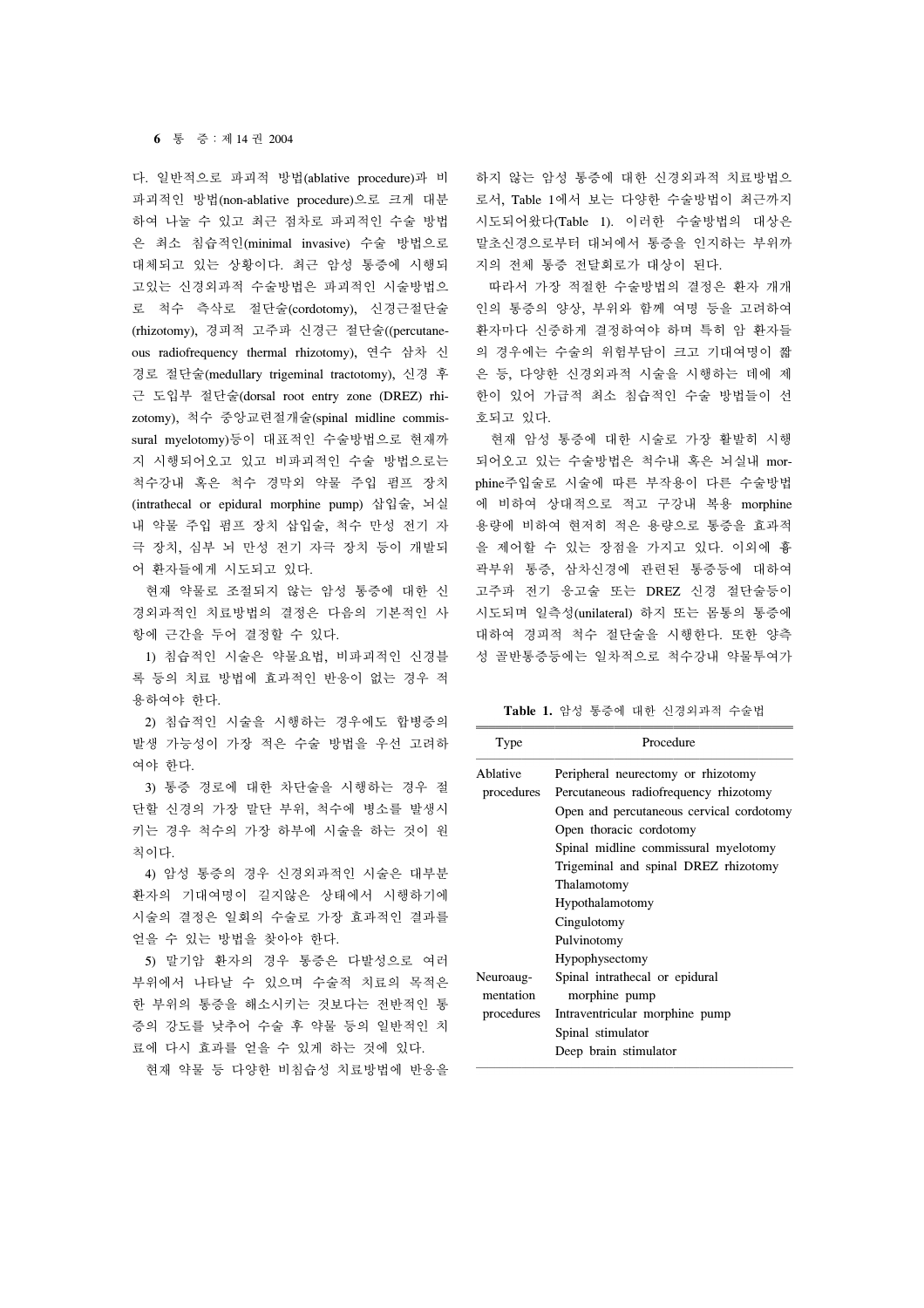일차적으로 시도되며 이외에 척수중앙 교련 절단술, 양측성 경피적 척수 절단술을 고려하기도 한다. 기 타 암성 통증에 대한 척수 morphine투여가 실패한 경우 척수 절단술 등을 고려할 수 있다. 두경부의 암성 통증의 경우, 일차적으로 뇌실내 morphine투여 가 시도되며 경피적 중뇌 삼차 신경로 절단술, 시상 파괴술, 척수절단술 등을 이차적인 방법으로 시도하 기도 한다. 전신에 확산된 암성통증의 경우 역시 뇌 실내 morphine투여가 일차적으로 시도되며 상황에 따라 척수 중앙 교련 절단술, 대상회 파괴술, 뇌하수 체 적출술 등이 시도될 수도 있다. 특히 골로 전이 된 전신성 암성통증의 경우 뇌하수체 적출술(hypophysectomy)로 만족할 만할 결과를 얻을 수 있다.

 본 논문에서는 위에서 언급한 암성 통증에 대한 수술 방법을 포함한 비약물 치료법에 대하여 간략하 게 논하고자 한다.

#### 본 론

#### **1)** 신경차단술**(Neuroablative procedures)**

 25∼100% 알코올, 3∼12% 페놀 등의 신경파괴제 를 이용한 신경차단술은 암성 통증 환자에서 마약류 를 경구 또는 비경구적으로 대량 투여해도 원하는 진통 효과를 얻지 못하는 경우에 장기간 진통효과를 얻기 위해 사용할 수 있다. 진통제의 용량과 부작용 을 경감시키고 진통 효과를 극대화시키기 위해 함께 사용되기도 한다. 대략 1년 미만 정도의 여명이 예 상되는 환자, 통증의 양상이 지속적이며 부위가 잘 국한 지어지는 경우, 체성 혹은 내장성 통증, 국소마

| Table 2. 신경파괴제를 이용한 신경차단술의 적응 |  |  |  |
|-------------------------------|--|--|--|
|-------------------------------|--|--|--|

| 적응증                                                                  | 신경차단술                    |
|----------------------------------------------------------------------|--------------------------|
| 복부와 허리의 내장성 통증<br>골반이나 직장의 내장성 통증 상 하복신경총 차단술<br>항문이나 생식기의<br>내장성 통증 | 복강신경총 차단술<br>외톨이 신경절 차단술 |
| Urinary diversion이 되어<br>있는 환자의 회음부 통증                               | 페놀을 이용한 안장차단술            |
| 국소성 흉곽 통증                                                            | 흉부지주막하 차단술,<br>늑간신경차단술   |
| 일측성 하지 통증                                                            | 요부지주막하 차단술               |

#### 박용숙 외 3인:암성통증에 대한 비약물 치료 **7**

취제를 이용한 시험차단에 효과가 있는 경우에 권장 된다. 일반적으로, 질병이 많이 진행된 경우에 시행 되지만 몇몇의 경우에는 암성 통증이 생긴 초기에 고려할 수 있다(Table 2). 신경파괴제를 이용한 신경 차단술은 때로 영구적이고 치료가 힘든 합병증을 동 반하기 때문에 환자와 방법의 선택에 신중을 요한다 (Table 3). 말초신경차단술은 신경염을 동반할 우려 때문에 많이 시행되지 않으며, 교감신경 차단은 감 각 마비, 운동 마비 혹은 다른 종류의 새로운 통증 을 초래하는 경우가 드물기 때문에 많이 시행된다. 췌장이나 상복부 통증에 복강신경총을, 골반쪽은 상, 하복신경총을 차단하며, 다리는 요부 교감신경절을 차단할 수 있다(Table 2).

### **2)** 신경외과적 수술

 **(1)** 말초 신경 혹은 신경근 절단술**(peripheral neurectomy)**: 암성 통증의 경우 말초신경의 한 분지에 만 침범 통증을 유발하는 경우는 극히 드물다. 따라 서 암성 통증에 대한 말초신경절단술(peripheral neurectomy)의 시술은 매우 드물다. 예로 이미 배뇨장애 가 심한 암환자가 골반부위에 통증이 국한된 극히 드 문 경우 천추 신경근 절단술 등을 고려해볼 수 있다.

 **(2)** 경피적 고주파 신경근 절단술**(percutaneous radiofrequency thermal rhizotomy)**: 경피적 고주파 신 경근 절단술은 안면부의 삼차신경 혹은 설인신경 분 포지역의 암성 통증에 대하여 임상에서 유용성이 있 게 사용되어오고 있다. 삼차신경과 관련된 통증에 대한 전기소작술은 1932년 Kirschiner<sup>2)</sup>에 의하여 제 안되었고, 후에 1974년 Sweet<sup>3)</sup>에 의하여 개량되어

**Table 3.** 신경차단술의 합병증

- ∙Development of new dysesthetic pain caused by deafferentation or neuroma formation
- ∙Accidental damage to nontargeted nonneurologic tissue (e.g., pneumothorax)
- ∙Accidental damage to nontargeted neurologic tissue (e.g., paraplegia)
- ∙Impermanence due to axonal regrowth, plasticity, of disease progression
- ∙Incomplete pain relief resulting from incomplete ablation, overlapping distribution of neighboring nerves, or faulty diagnosis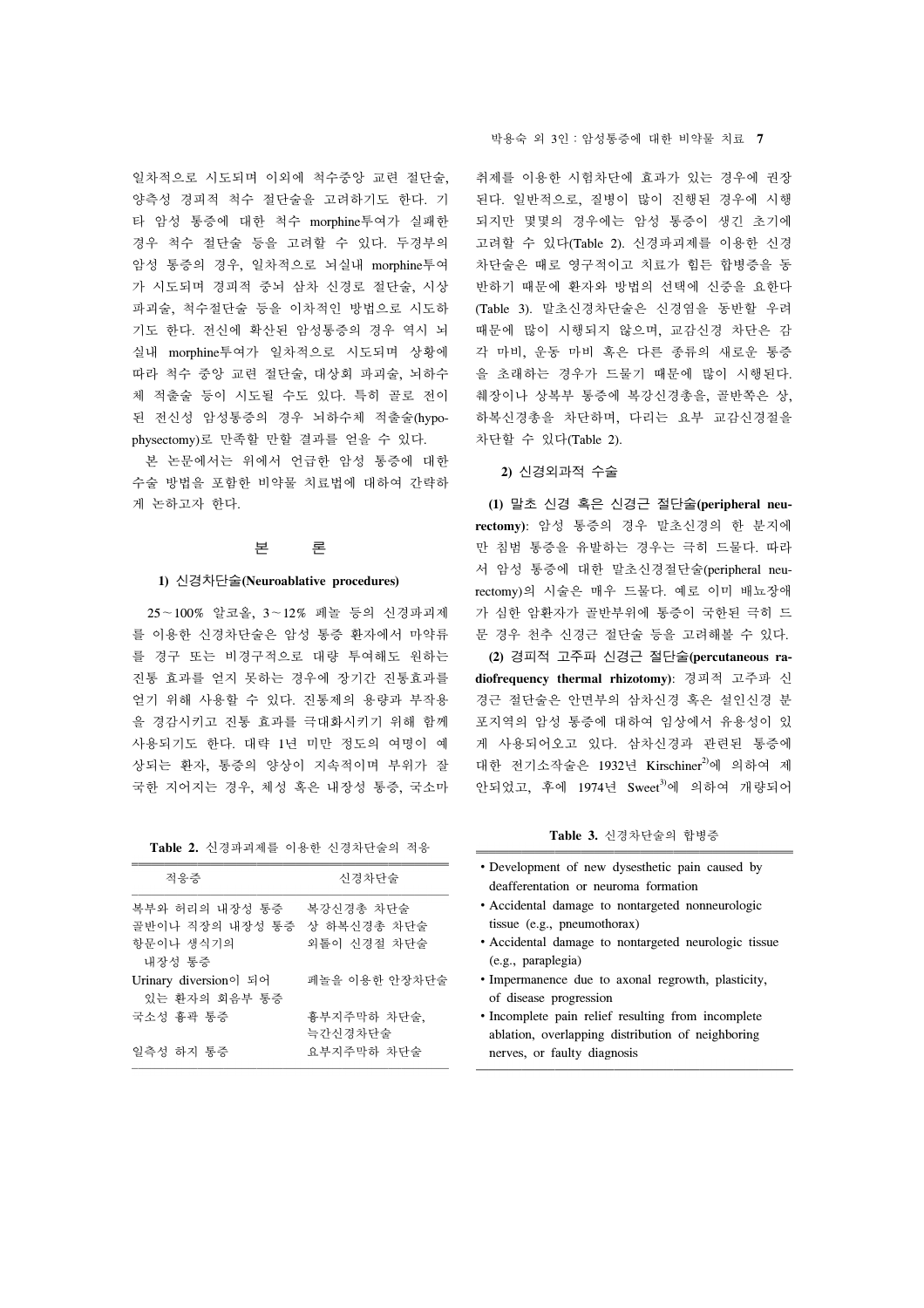#### **8** 통 증:제 14 권 2004

현재까지 널리 보편화되었다. 경피적 고주파 삼차신 경근 절단술의 방법은 국소 마취하에 C-arm영상투시 기하에 난원공에 전극을 삽입하고, 전기자극(1 ms, 0.5 V, 50 Hz 등)을 통하여 신경절내에의 정확한 전 극의 위치를 확인하고, short acting barbiturate등을 이 용하여 환자를 일시적으로 마취를 한 후, 65도시 정 도로 60초간 병변을 반복하여 만든다. 하지만 일반 적으로 암성 두경부 통증의 경우 정상적인 해부학적 구조물이 종양에 의하여 변형되어 종종 정확한 시술 이 어려워질 수 있다. 설인신경에 대한 수술방법은 경정맥공의 전내측면의 설인신경을 C-arm영상투시기 하에 경피적으로 천자하여 시행한다. 4)

 일반적으로 경피적 고주파 삼차신경근 절단술의 주요 합병증은 경미한 안면부의 감각 이상증 이외에 문헌상 통증성 이상감각증이 약 2%에서 20% 내외, 통증성 무지각증(anesthesia dorolosa)이 약 0.3∼5% 내외로 보고하고 있다. 또한 경피적 고주파 설인신 경 절단술 후 부전실어증(incomplete aphasia), 쉰목소 리(hoarseness) 등이 보고되고 있다. 3,5,6)

 고주파전류를 이용한 전기 응고술의 장점은 A-delta 및 C-fiber는 A-alpha 및 beta fiber에 비하여 낮은 온 도에서 신경의 파괴가 일어나기에 비교적 선택적으 로 통증전달 신경을 파괴하고 촉각을 보존할 수 있 다는 점이다.<sup>7)</sup>

 **(3)** 연수 삼차신경로 절단술**(medullary trigeminal tractotomy)**: 두경부암에 의한 두경부의 통증이 있는 경우 위에서 언급한 경피적 고주파 신경근 절단술을 시술하기가 어렵거나 수술 후 이상 감각증을 호소하 거나 아니면 두경부 통증의 범위가 광범위한 경우 연수 삼차신경로 절단술을 고려해볼 수 있다. 연수 삼차신경로 절단술의 경우 수술의 성공률은 Frank등<sup>8)</sup> 의 보고에 의하면 83.5%에 이르며 수술에 따른 사 망률이 1.8% 그리고 동안신경의 마비 등의 합병증 이 10.1% 정도로 알려져 있다. 수술 방법은 관혈적 인 방법과 경피적인 방법으로 나눌 수 있으나 관혈 적인 방법은 높은 빈도의 심각한 합병증의 초래로 현재는 거의 시행되고 있지 않다.

경피적 수술방법은 1967년 Crue등<sup>9</sup>에 의하여 처음 으로 시도되었다. 이 시술은 국소마취 하에 시행하며 정위수술좌표를 이용하여 좌표를 계산 병소를 만든다. 특히 이 방법은 제 5, 7, 9 및 10 뇌신경부위의 통증 을 유발하는 두경부암의 통증 제어에 효과적이다.

 **(4)** 신경 후근 도입부 절단술**(dorsal root entry zone (DREZ) rhizotomy)**: 신경 후근 도입부 절단술



**Fig. 1.** Schematic drawing of the operative exposure of DREZ rhizotomy. Arrow demonstrated the DREZ lesions.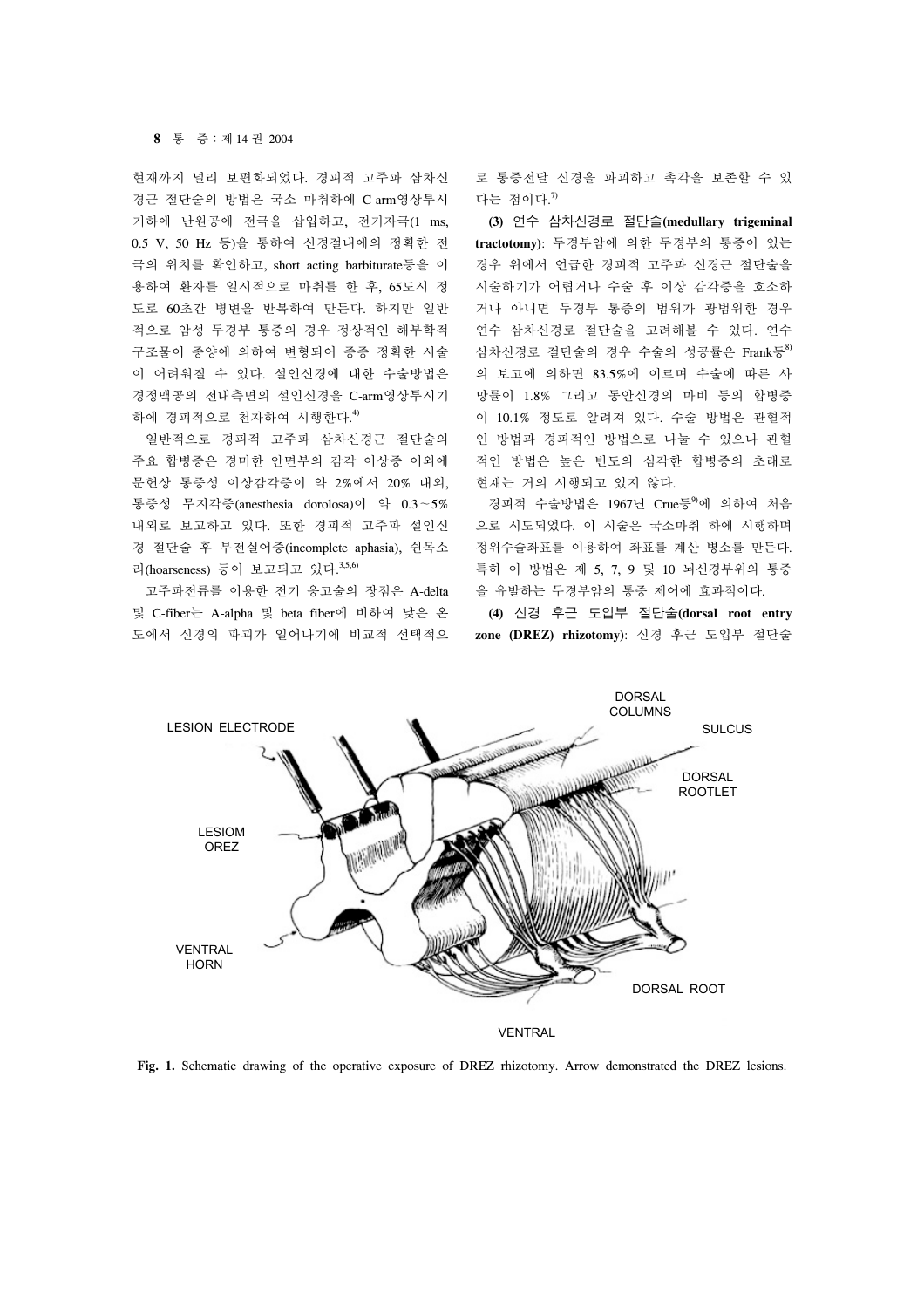은 DREZ 신경근 절단술로 불리며 1972년 Sindou<sup>10)</sup> 에 의하여 처음으로 시행되었다. 암에 의한 불인통, 신경손상 등에 의한 구심로 차단성 통증(deafferentation pain)에 좋은 효과를 보인다. DREZ 신경근 절단 술은 Rexed lamina I, II 그리고 V, Lissauer's tract의 통증전달 신경섬유의 파괴를 통하여 증상의 호전을 보이게 된다.

 일반적으로 임상적 적응이 되는 질환은 상완신경 총손상, 척수손상, 척수동공증과 동반된 하지마비, 환상지통, 포진 후 신경통, 교감신경성 이영양증, 말 초 신경 절단술후 통증 및 비정형성 안면부 통증 등 이나 암성 통증의 경우에도 시도될 수 있고 신경후 근도입부 절단술의 수술후 통증의 소실율은 약 90% 에 육박한다. 10,11)

 Fig. 1은 통증환자의 DREZ 신경근 절단술 수술 방법의 모형도 사진이다. DREZ 신경근 절단술에 따 른 합병증은 뇌척수액의 누출, 감염 등이 1% 이내, 일시적 실조증(ataxia)이 40%, 일시적 사지의 부전마 비가 5% 정도 보고 되어 있다. 10,11)

 **(5)** 경피적 고주파 경척수 측삭로 절단술**(percutaneous radiofrequency cervical cordotomy)**: 격심한 불 인통의 제통 목적으로의 척수 측삭로의 절단술은 1912년 Spiller와 Martin<sup>12)</sup>에 의하여 처음으로 전신 박용숙 외 3인:암성통증에 대한 비약물 치료 **9**

마취 하에 직접적인 척수 측삭로 절단술이 시행되었 다. 그러나 이 방법은 수술의 위험성이 높아 널리 시행되지 못하였고 1965년 Rosomoff등13)이 국소 마 취 하에 고주파 전류를 이용한 치료법을 개발한 이 후 보편화되었다. 수술은 Fig. 2에서 보이는 척수내 의 측척수시상로(lateral spinothalamic tract)를 차단함 으로서 통증을 소실시키는 방법이다.

 경피적 고주파 경척수 측삭로 절단술은 비교적 시 술이 간편하고 비용이 저렴하며, 수술에 따른 합병 증이 적기 때문에 암환자에게 제통 목적으로 효과적 으로 이용될 수 있는 방법이다. 하지만 드물게 병변 부위인 측척수시상로(lateral spinothalamic tract) 주위 의 신경 전달 경로들의 손상으로 인한 동측의 운동 성 마비장애, 호흡마비, 배뇨장애 등의 합병증이 발 생할 수 있기에 반드시 수기에 능통한 사람에 의하 여 시술이 되어야 한다.

 경피적 고주파 경척수 측삭로 절단술의 적응증은 제 5경추 신경 분포 이하에 통증이 발생하는 경우, 특히 일측 몸통 혹은 하지 통증에 매우 유용하게 이 용될 수 있다. 이 시술은 양측성 통증을 가진 환자 에게 시도될 수 있으나 시술을 최소 7일 이상의 간 격을 두고 시행하여야 합병증을 최소화 할 수 있다.  $\text{Lin}_{\mathcal{D}}^{\mathbb{E}^{14}}$  일부 저자들은 이러한 합병증을 피하기 위하



**Fig. 2.** Surgical diagram of pathways of the spinal cord. Lateral spinothalamic tract is located between the respiratory fibers and bladder fibers.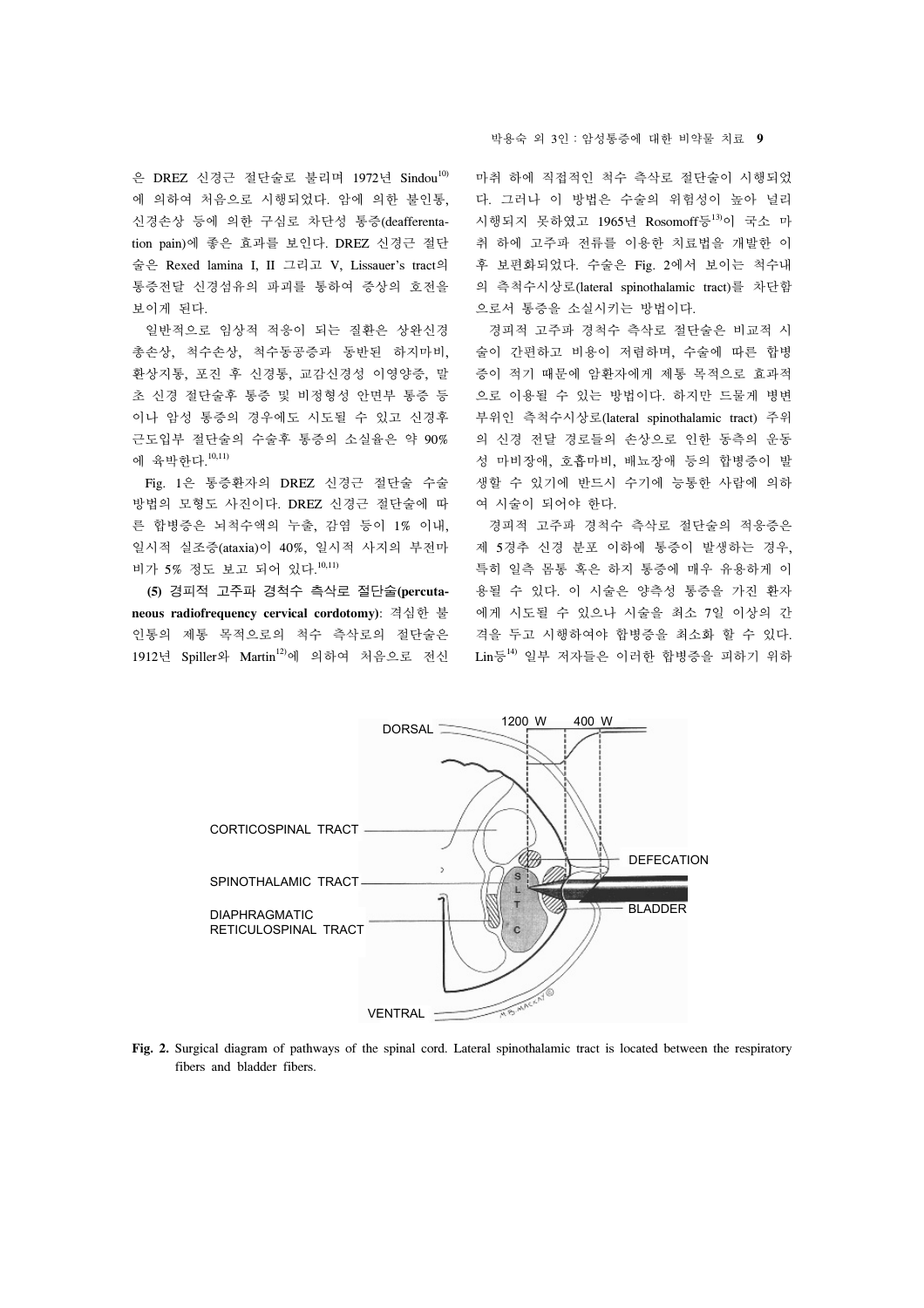#### **10** 통 증:제 14 권 2004

여 하부 경척수 측삭로 절단술을 시행하기도 한다.

 본 교실에서는 1978년 10월부터 1999년 9월까지 192명의 환자에게 경피적 고주파 경척수 측삭로 절 단술을 시행하였고 이 중 185명의 환자의 추적 관찰 결과를 보면 전체환자 중 161명(87%)의 환자가 악성 종양에 의한 통증으로, 나머지 24명(13%)이 만성질 환으로 인한 통증을 호소하였다. 수술 후 환자가 만 족할 만 통증의 소실을 보인 경우가 171명(79.6%), 부분적 관해가 25명(11.6%)로 91.2%의 환자에서 경 피적 고주파 척수측삭로절단술의 효과를 관찰할 수 있었다. 수술 후 합병증으로 일시적인 운동장애, 배 뇨장애 등이 각각 46명(21.4%), 41명(19%)에서 발견 되었으나 대부분 3주 이내 회복이 되었고, 장기간 장애를 보인 경우는 각각 6명(2.8%)과 5명(2.3%)이었 다. 기타 15명(7%)의 환자에서 일시적인 호흡장애를 보였으나 심각한 합병증은 유발시키지는 않았다.

 **(6)** 척수 중앙 교련 절개술**(spinal midline commissural myelotomy)**: 척수 중앙 교련 절개술은 양측성 골반 혹은 하지통 또는 양측성 골반내장통증에 유용 하게 사용될 수 있다. 수술은 전신 마취 하에 관혈 적으로 시행하며 현미경 시야 하에서 전체의 중앙 교련(midline commissure)를 절개하는 시술로 통증의 제어와 함께 무통 감각이 나타난다. 이 시술 역시 관혈적으로 광범위한 범위의 척추후궁절제술과 동시 에 비교적 넒은 범위의 척수를 조작하기 때문에 수 술에 따른 합병증이 적지 않다. 척수중앙 교련절단 술의 장점은 양측성 통증에 효과적으로 반응을 하며 약 75% 정도의 성공률이 보고되고 있다. 15) 하지만 이 시술은 약 50%의 환자에서 위치감각의 소실이 발견되었다.

 **(7)** 뇌정위적 대상회 파괴술**(stereotactic cingulotomy)**: 암성통증을 가진 환자의 많은 경우 불안, 우 울증, 정서적 불안정 등의 증상을 동반한 경우가 많 다. 뇌정위적 대상회 파괴술은 불안, 우울 등의 정신 과 관련된 증상을 호전시켜줌으로써 환자의 통증을 완화시켜 줄 수 있다. 뇌정위적 대상회파괴술은 양 측 대상회에 동시에 병변을 만들어주며 여명이 1년 이내의 암성 통증 환자의 경우 약 48%에서 효과를 보았다는 보고가 있다. 16) 일반적으로 뇌정위적 대상 회 파괴술에 따른 심각한 합병증은 보고된 바가 없 으며, 다만 경도의 두통, 배뇨장애, 의식의 변화 등 이 보고되고 있다.

 **(8)** 감마나이프를 이용한 암성 통증 치료: 두경부 의 암성 통증에 대한 치료로 감마나이프가 일차적으 로 이용되지는 않는다. 하지만 감마나이프를 이용하 여 통증의 원인이 되는 종양을 치료하면 많은 경우 통증의 강도 등이 감소된다. 이는 종양에 의하여 압 박 받고 탈수초화(demyelination) 변성이 일어난 삼차 신경 설인신경 등이 감마선에 의한 종양의 감소에 따라 압박이 감소하여 나타나기도 하며 또 다른 기 전으로 감마선이 직접적으로 삼차신경, 설인신경 등 에 작용하여 통증의 전달 경로를 차단하여 일어난다 고 생각되고 있다.

 본 교실에서 1991년 11월부터 1998년 10월까지 두 경부에 통증을 호소한 28명의 환자를 치료한 결과 치료 후 87.5%에서 통증의 소실내지 감소가 있었고 이중 50%가 다시 통증의 재발이 있어 평귬 추적관 찰기간 11.3개월에 약 42.9%의 환자에서 통증의 소 실내지 감소를 관찰할 수 있었다.

 이외에도 최근에 들어 감마나이프는 다양한 종류 의 뇌에 전이를 일으킨 암의 치료에 효과가 있음이 밝혀지게 되었다. 따라서 뇌에 전이를 일으킨 말기 암 환자에서 흔히 관찰되는 심한 두통 등의 통증의 제어에도 감마나이프는 유용한 효과가 있다고 할 수 있겠다.

 **(9)** 기타 수술적 치료 방법: 위에 기술한 수술 방 법이외도 암성 통증에 대한 다양한 수술 방법들이 과거에 시도되었있다. 그러나 현재는 대부분 이러한 수술방법은 수술에 따른 부작용과 만족스럽지 않은 효과들로 거의 시도되고 있지 않다.

 암성 통증에 대한 내측시상파괴술(medial thalamotomy)의 장점은 연수 삼차신경로 절단술에 비하 여 수술 후 발생할 수 있는 눈과 관련된 합병증 혹 은 이상 감각증 등을 줄일 수 있고 수술에 따른 사 망률을 줄일 수 있다는 점으로 알려져 있다. 또한 일측성 병변으로도 경우에 따라서는 양측성 통증을 제어할 수 있는 것으로 보고되고있다. 하지만 Frank 등8)의 보고에 의하면 시상파괴술의 경우 통증의 소 실율이 51.9%로 연수 삼차신경로 절단술에 비하여 적은 것으로 알려져 있다.

 이외에도 시상하부 파괴술(hypothalamotomy), 시상 베게 파괴술(pulvinotomy) 등도 과거에 통증의 치료 목적으로 시도되었었다.<sup>17)</sup>

기타 뇌정위적 뇌하수체 적출술은 호르몬 분비와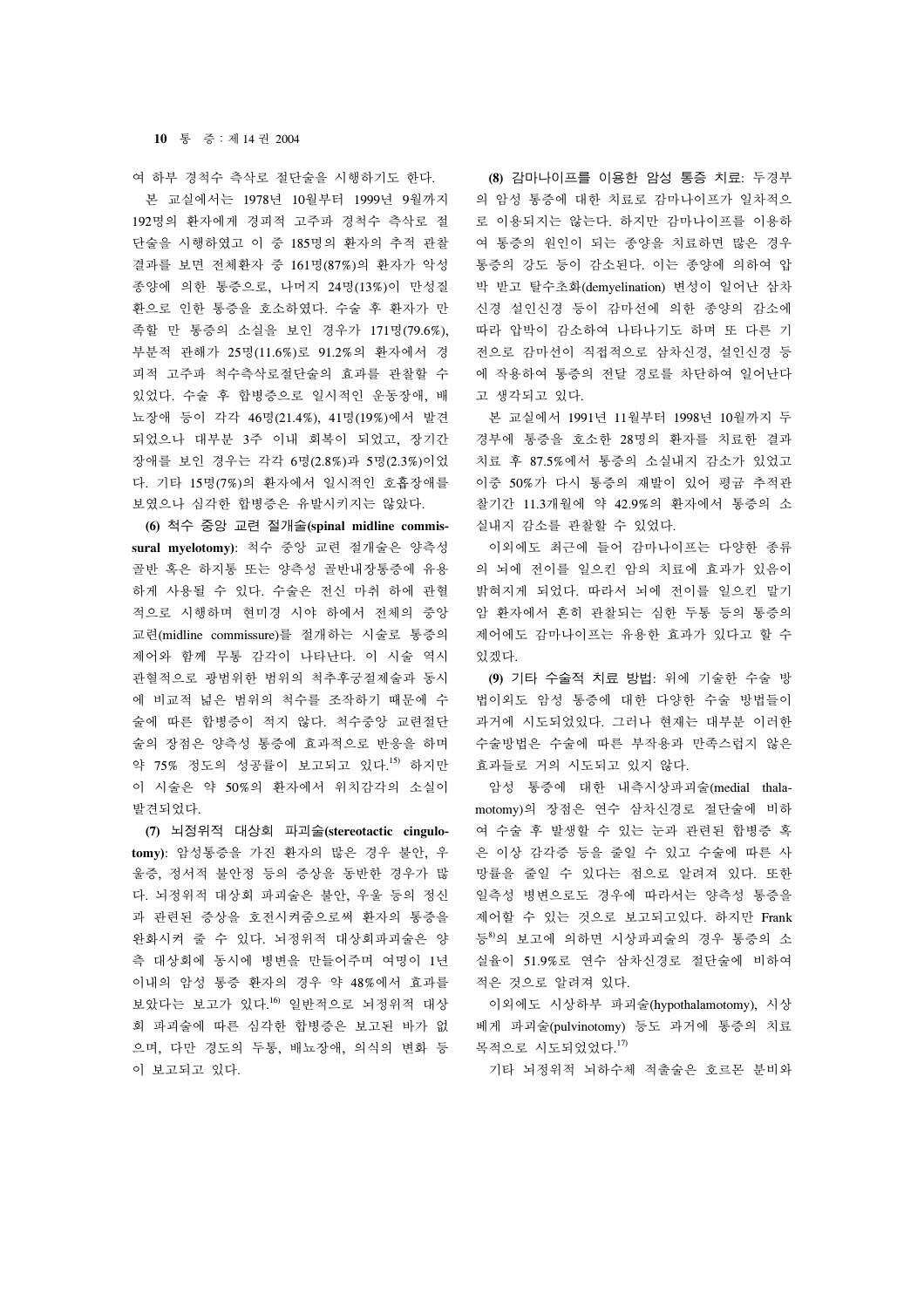관련된 암성 통증과 관련이 되며 1988년 Levin등<sup>18)</sup> 의 보고에 의하면 약 93%에 육박하는 통증의 완화 율을 보였다고 보고하였다.

# **3)** 신경기능증가술**(neuroaugmentative surgery)**

 **(1)** 척수내 **morphine** 펌프**(intraspinal morphine pump)**: Morphine을 구강 혹은 주사로 투입하는 경우, 간에 서의 대사, blood-brain-barrier (BBB) 등에 의하여 소 량의 morphine만이 중추신경계에 흡수되는 단점이 있다. 따라서 척수 혹은 뇌실내에 직접 morphine을 주사하면 BBB의 통과 없이 receptor에 직접 약물이 도달하게 되고 소량만으로도 충분한 제통 효과를 볼 수 있게 된다. Morphine의 주사용 삽입 펌프(implantable pump)는 단순한 저장고 역할만 하는 장치 와 컴퓨터 장치를 이용한 programmable pump등 다 양한 장치가 시판되고 있다.

 Morphine을 척수내 혹은 뇌실내 중 어디에 주사할 지의 결정은 통증의 부위, 기대 여명 등을 고려 선 정한다. 일반적으로 T2 흉수 이하의 통증 즉 상하 지, 몸통 등의 통증에는 척수내에 morphine을, 안면 부 등 그 이상은 뇌실내에 morphine pump 을 삽입 한다. 이외에도 morphine을 경구, 주사요법으로 사용 시 효과가 상실되거나 심각한 부작용이 나타나는 경 우, 기대여명이 적어도 3개월 이상 되는 경우, 또한 척수강내 시험투여로 효과를 보는 경우 이 시술을 시행할 수 있다.

 척추강내의 morphine투여의 효과는 다양하게 나타 날 수 있어 많은 저자들이 50% 이상의 환자에게서 현저한 통증의 감소를 관찰하였다고 하였고 기타 우 울증의 감소, 식욕의 증가, 불면증의 해소 등의 부수 적인 효과를 보고하였다. 19,20) 하지만 부작용으로 호 흡 억압, 과다 진정, 배뇨 장애, 소양증, 감염, 금단 증상 등도 다수 보고되고 있다. Rawal등21)의 보고에 의하면 척수 경막외 투여 시 약 0.09%, 척수강내에 투여 시 약 0.36%의 호흡 억압의 부작용이 발생한 다고 보고하였다.

 **(2)** 뇌실내 **morphine** 펌프**(intraventricular morphine pump)**: 뇌실내 morphine펌트의 효과는 척수강내 morphine 펌프의 효과와 유사하다. 적응증 역시 척수강 내 morphine 펌프와 상호 보완적이다. 즉 통증의 범 위에 따라 시술의 방법이 결정될 수 있다. 단지 척 수강에 비하여 통증의 완화 속도가 빠르고 아주 적 박용숙 외 3인:암성통증에 대한 비약물 치료 **11**

은 용량으로 쉽게 무통감각을 유발시킬 수 있는 장 점이 있다. 22)

 현재 가장 좋은 적은 수술의 적응증은 두경부, 흉부 암성 통증 및 골 전이에 따른 전신성 통증 등이다.

 **(3)** 척수 자극술**(spinal cord stimulation)**: 통증에 대한 척수자극술의 개발은 1967년 Shealy등23)에 의하 여 처음으로 시도되었다. 척수 자극술은 1970년대에 경피적 수술용 전극의 개발과 1980년대의 다접촉 전 극(multicontact electrode)의 개발로 보편화되었다. 척 수 자극술의 작용기전은 아직까지 정확히 알려져 있 지는 않으나 1965년 Melzak<sup>24)</sup>가 Wall의 Gate control theory에 의한 통증 전달 경로의 억제효과와 serotonin, substance P, enkephalin 등과 같은 neurotransmitter의 분비를 촉진시켜 통증을 완화시킨다고 설명 하고 있다.

 척수자극술은 하지의 말초혈관장애에 의한 허혈성 통증, 턱수손상환자의 통증, 말초신경 손상, 작열통, 교감신경성 이영양증, 절단 후 통증 및 암에 의한 통증등에 널리 이용되며, 특히 체간보다는 하지의 통증에 효과가 크다. 일반적으로 척수자극술에 의한 통증의 완화율이 25%에서 75%까지 다양하게 보고 되어 있다. 25,26)

 **(4)** 심부뇌 자극술**(deep brain stimulation)**: **1**969년  $Reynold^{27)}$ 에 의하여 쥐의 중뇌 자극 실험실을 통하 여 발견된 자극유발무통(stimulation-produced analgesia, SPA)에 근거하여 개발된, 즉 endogenous opioid system의 활성화 방법으로서 1973년 Richardson 및 Akil $28$ ) periaqueductal gray-periventricular gray (PAG-PVG) 부위의 자극을 처음으로 시행하였고, 1973년 Hosobuchi등<sup>17)</sup>이 이와는 다른 이론적 근거로 gate control theory에 근거하여, 다시 말하여 대뇌피질을 향한 spinothalamic tract의 통증전달경로의 억제에 의 하여 제통 효과를 보려는 시도로 ventroposterolateralventroposteromedial (VPL-VPM) area의 심부뇌 자극술 을 시행하였다. 심부뇌 자극술은 유통성 지각소실 등의 중추성 통증에 효과가 있으며 척수절단술이나 척수 후근 절단술후에 올 수 있는 통증 이상 감각증 및 암성 통증 등에도 효과가 있다. 심부뇌 자극술은 periaqueductal gray-periventricular gray (PAG-PVG) area, ventroposterolateral-ventroposteromedial (VPL-VPM) area, septal area 및 hypothalamus 등이 자극부위로 연구되 고 있으나, 아직까지 통증에 대한 뇌 심부 자극술의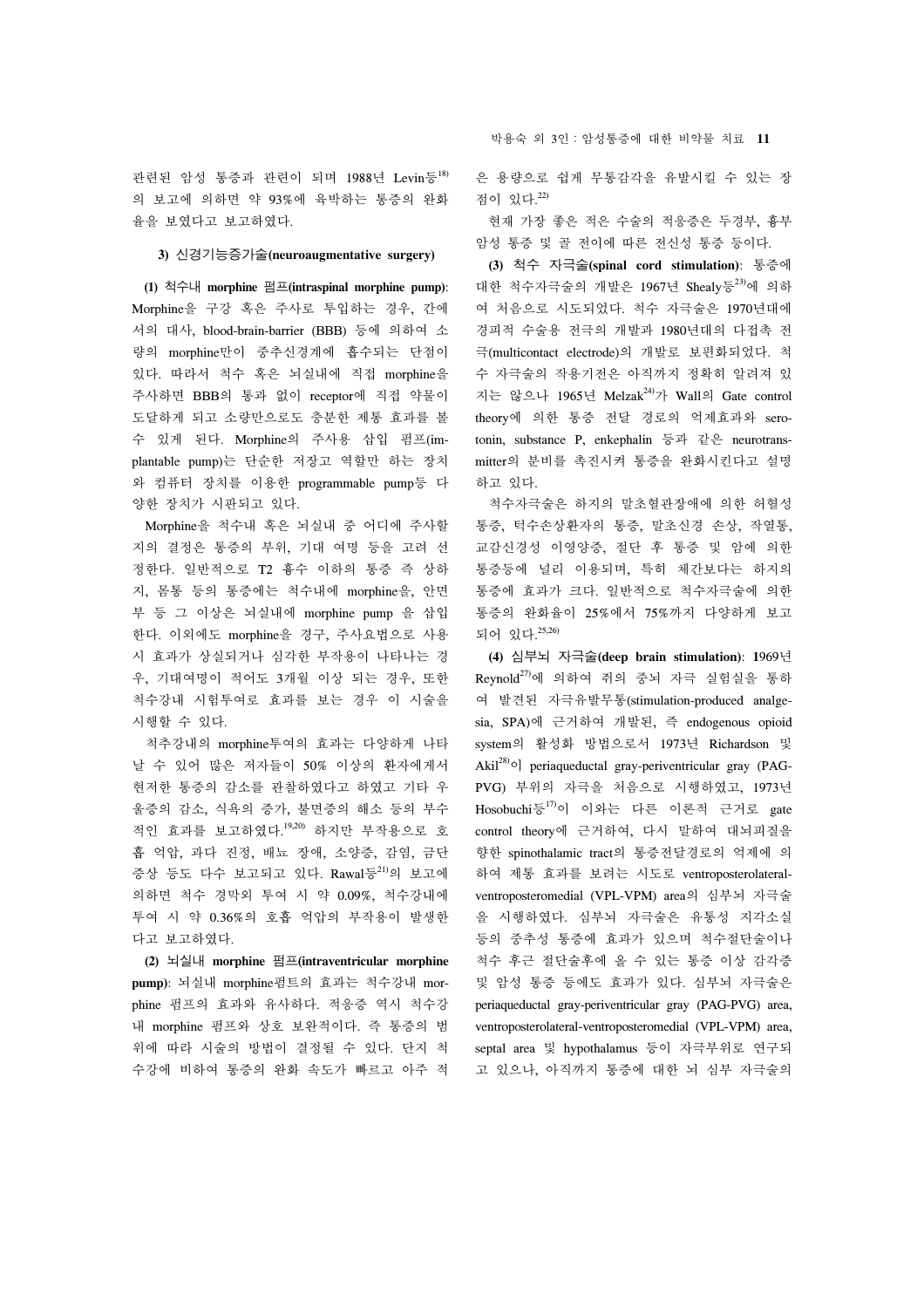작용기전에 대하여 논란이 많고, 정확히 알려진 바 가 없다.

 Gybels29)가 Kupers등의 37개 논문의 1843명에 대한 연구결과 약 51%의 환자에서 뇌심부 자극술에 의한 효과를 관찰할 수 있었다고 하였다. 심부뇌 자극술 의 수술에 따른 합병증은 드물게 뇌출혈과 감염 등 이 발생할 수 있다.

# 결 론

 암성 통증의 제통 목적은 가급적 위험하지 않은 수술방법으로 신경계에 손상을 취소화하며, 최대한 오랜 기간(환자의 기대 여명기간) 동안 환자가 편안 하게 생을 영위할 수 있도록 통증을 제어하는 것이 라 하겠다. 악성 종양에 의한 통증 제거 수술 방법 은 위에서 언급한 다양한 방법이 현재까지 알려져 있다. 그러나 암성 통증에 대한 이러한 신경외과적 인 수술의 결정은 약물치료 등 각종 비침습성 치료 에 효과를 보이지 않는 일부환자의 경우, 선택적으 로 시도될 수 있으며 특히 신경외과적 치료 대상 환 자를 결정하는 경우, 환자의 전신상태 및 기대여명, 통증의 성격 및 부위, 통증의 원인질환 등에 대한 신중한 평가와 이를 근거로 한 적절한 치료 방법의 선택이 가장 중요하다고 하겠다.

# 참 고 문 헌

- 1) Gorecki JP. *Various functional procedures for pain. Textbook of Stereotactic and Functional Neurosurgery. New York: Macgraw-Hill. 1998; 1381-8.*
- 2) Kirschner M. *Elektrocoagulation des ganglion gasseri. Zentrable Chir 1932; 47: 2841.*
- 3) Sweet WH, Wepsic SB. *Controlled thermo-coagulation of trigeminal ganglion and results for differential destruction of pain fibers. J Neurosurg 1974; 40: 143-56.*
- 4) Laitinen L. *Trigeminus stereoguide: An instrument for stereotactic approach through the foramen ovale and foramen jugulare. Surg Neurol 1984; 22: 519-23.*
- 5) Moraci A, Buonaiuto C, Punzo A, Parlato C, Amalfi R. *Trigeminal neuralgia treated by percutaneous thermocoagulation. Comparative analysis of percutaneous thermocoagulation and other surgical procedures. Neurochirurgia 1992; 35: 48-53.*
- 6) Hakanson S. *Trigeminal neuralgia treated by the injection of glycerol into the trigeminal cistern. Neurosurgery 1981; 9: 638-46.*
- 7) Letcher FS, Goldring S. *The effect of radiofrequency current and heat on peripheral nerve action potential in the cat. J Neurosurg 1968; 29: 42-47.*
- 8) Frank F, Fabrizi AP, Gaist G. *Stereotactic mesencephalic tractotomy in the treatment of chronic cancer pain. Acta Neurochir 1989; 99: 38-40.*
- 9) Crue BL, Todd EM, Carregal EJA, Kilham O. *Percutaneous trigeminal tractotomy. Bull LA Neurol Soc 1967; 3286-92.*
- 10) Sindou MP. *Spinal entry zone interruption for persistent pain. Textbook of Stereotactic and Functional Neurosurgery. New York: Macgraw-Hill. 1998: 1565-72.*
- 11) Nashold JRB, Nashold BS. *Microsurgical DREZotomy in treatment of deafferentation pain. Operative Neurosurgical Techniques. 3rd ed. Philadelphia: W.B. Saunders. 1995; 1623-36.*
- 12) Tasker RR. *Percutaneous cordotomy. Operative Neurosurgical Techniques. 3rd ed. Philadelphia: W.B. Saunders. 1995; 1595-611.*
- 13) Rosomoff HL, Carrol F, Brown J, Sheptak P. *Percutaneous radiofrequency ceruical cordoto my technique. J Neurosurg 1965, 23: 639-44.*
- 14) Lin PM. *Percutaneous lower cervical cordotomy. Textbook of Stereotactic and Functional Neurosurgery. New York: Macgraw-Hill. 1998; 1403-9.*
- 15) Payne NS. *Dorsal longitudinal myelotomy for the control of perineal and lower body pain. Pain 2(suppl) 1984: s320.*
- 16) Hurt RW, Ballantine HT. *Stereotactic anterior cingulate lesion for persistent pain: A report on sixty eight cases. Clin Neurosurg 1974; 21: 334-51.*
- 17) Hosobuchi Y, Adams JE, Rutkin B. *Chronic thalamic stimulation for the control of facial anesthesia dolorosa. Arch Neurol 1973; 29: 158-61.*
- 18) Levin AB. *Stereotactic chemical hypophysectomy. Modern Stereotactic Neurosurgery. Noston: Martinus Nijhoff. 1988; 365-75.*
- 19) Sjoberg M, Nitescu P, Appelgren L, Curelaru I. *Long-term intrathecal morphine and bupivacaine in patients with refractory cancer pain: Results from amorphine-bupivacaine dose regimen of 0.5:4.75 mg/ ml. Anesthesiology 1994; 80: 284-97.*
- 20) Onofrio BM, Yaksh TL. *Long-term pain relief produced by intrathecal morphine infusion in 53 patients. J Neurosurg 1990; 72: 200-9.*
- 21) Rawal N, Arner S, Gustafsson LL, Allvin R. *Present*